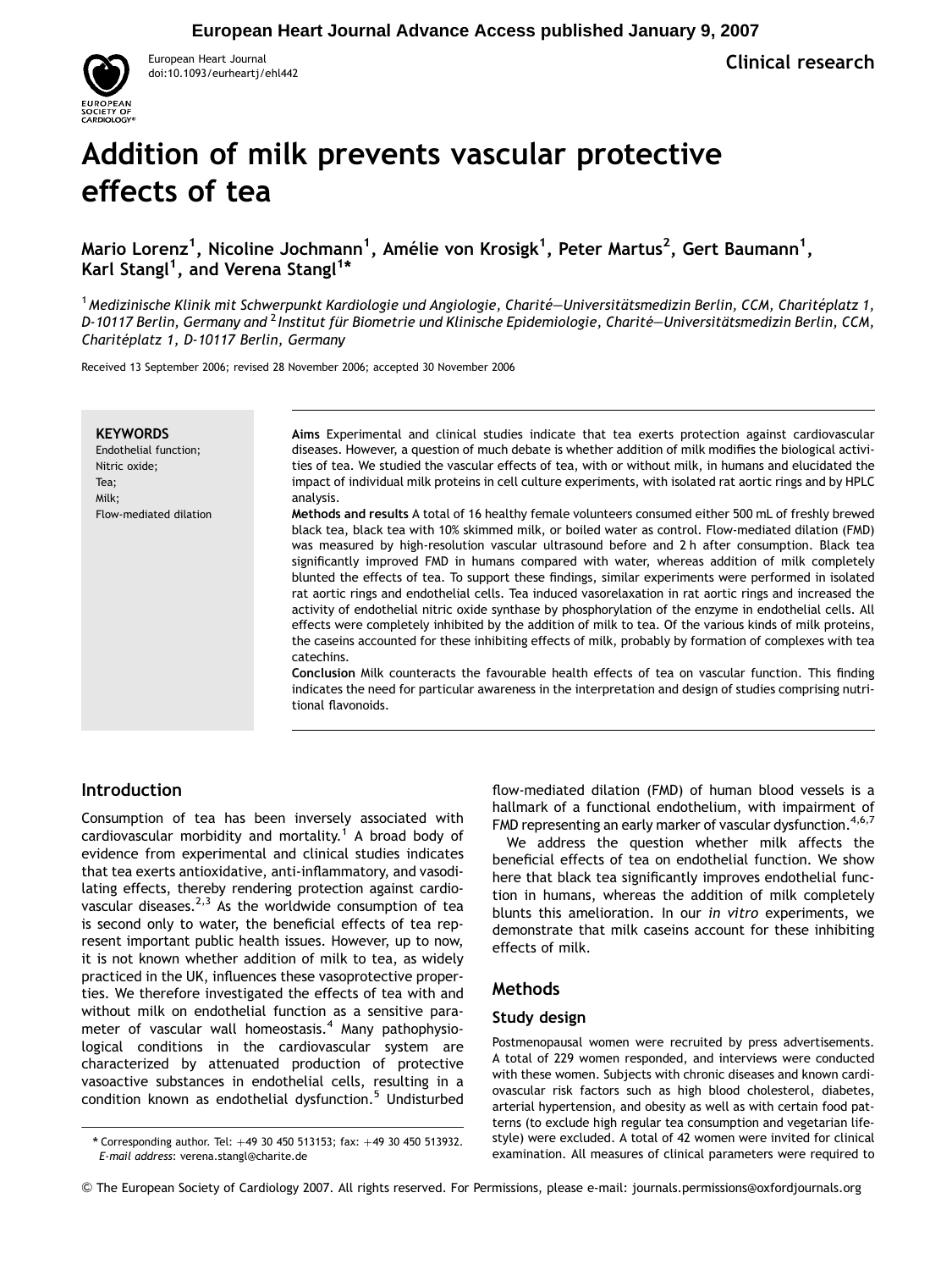be within the normal range to allow study inclusion: lipid profile, blood pressure, body mass index, as well as routine internal parameters such as thyroidea-stimulating hormone and sexual steroids. A total of 16 healthy women (mean age  $59.5 + 5$ ) completed the study. None of the participants had taken medication for at least 3 months before entering the study. The participants were asked to refrain from consuming tea 4 weeks before and during the study. Study subjects were required to make three clinical visits, at least 3 days apart and at the same time of day (i.e. 8 a.m. after fasting overnight). Each subject consumed 500 mL of boiled water, freshly brewed black tea (with 10% water to achieve the same dilution as tea with milk), or black tea with 10% skimmed milk in a crossover study design. Five grams of tea leaves (Darjeeling black tea, provided by King's Teagarden, Berlin, Germany) were brewed for 3 min with 500 mL of boiled water. All participants were required to complete all three visits. FMD and nitro-mediated dilation (NMD) were measured before and 2 h after consumption of the beverages. The participants had a standardized breakfast (one croissant) while they drank the beverage. The study was approved by the Charité University Hospital Ethics Committee, and participants provided their written informed consent.

## Endothelial function in humans

Endothelial function was measured by high-resolution vascular ultrasound (Siemens Sonoline Antares), with use of a 13 MHz linear array transducer. Endothelium-dependent FMD was assessed by measuring the change in the brachial artery diameter during reactive hyperaemia after cuff occlusion of the forearm for 5 min, according to established guidelines.<sup>8</sup> The nature of the stimulus and conditions for the measurement of FMD were chosen to obtain a nitric oxide-dependent response after a brief period of shear stress in the brachial artery.<sup>9,10</sup> Changes in the arterial diameter were measured every 15 s for up to 2 min. FMD was defined as the maximum percentage change in diameter compared with baseline measurement. Endothelium-independent vasodilation (NMD) was measured after sublingual application of nitroglycerin spray (0.4 mg). The increase in diameter of the brachial artery was measured from 1–6 min, and NMD was defined as the maximum percentage change in diameter compared with baseline measurement. Ultrasound images were digitized online and saved. Analyses of diameter changes were conducted offline (Tom Tec Imaging Systems) by two different investigators blinded to subject treatment.

## Endothelial nitric oxide synthase activity and phosphorylation in endothelial cells

Bovine aortic endothelial cells (BAEC) were maintained in EGM-MV (endothelial cell growth medium), supplemented with 5% fetal bovine serum, 10 pg/mL endothelial growth factor, 1  $\mu$ g/mL hydrocortisone, 12  $\mu$ g/mL bovine brain extract, and 0.1% gentamicin. For experiments, cells in 6 cm dishes were incubated for 30 min in 1.5 mL HEPES [4-(2-hydroxyethyl)-1-piperazineethanesulfonic acid] buffer, pH 7.4, containing, in mmol/L, NaCl 145, KCl 5, MgSO<sub>4</sub> 1, HEPES-Na 10, glucose 10, and CaCl<sub>2</sub> 1, followed by treatment with 100  $\mu$ L of black tea for 15 min. Tea and tea with milk were prepared as described earlier. Individual milk proteins were added to tea at 900  $\mu$ g/mL. Endothelial nitric oxide synthase (eNOS) activity was assessed by formation of  $L$ -[<sup>3</sup>H]citrulline from  $L$ -[<sup>3</sup>H]arginine after separation of the amino acids by cation-exchange chromatography, as described.<sup>11</sup> Briefly, stimulation was initiated by addition of tea beverages, 10  $\mu$ mol/L cold L-arginine, and 3  $\mu$ Ci/mL L-[<sup>3</sup>H]arginine. After 15 min, the reaction was terminated with ice-cold stop solution containing 5 mmol/L L-arginine and 4 mmol/L EDTA. Cells were denatured with 96% ethanol, and after evaporation, the soluble cellular components were extracted with 20 mmol/L HEPES-Na, pH 5.5. L-[<sup>3</sup>H]citrulline was separated from L-[<sup>3</sup>H]arginine by Dowex chromatography, and L-[<sup>3</sup>H]citrulline formation was quantified by liquid scintillation counting.

For western blots, cells were treated as described earlier, washed twice with phosphate buffered saline, and lysed in buffer containing, in mmol/L, HEPES 20 (pH 7.9), NaCl 100,  $Na_3VO_4$  1, sodium pyrophosphate 4, EDTA 10, phenylmethylsulfonyl fluoride 1, NaF 10, okadaic acid 0.1, and 1% Triton X-100. Total protein (15  $\mu$ g per lane) was subjected to sodium dodecylsulfate polyacrylamide gel electrophoresis, and membranes were probed with anti-phosphoeNOS (Ser<sup>1179</sup>) antibody (1:1000) from Cell Signaling. Bands were visualized by using BCIP (5-bromo-4-chloro-3-indolyl phosphate, p-toluidine salt) and Nitro Blue Tetrazolium (Sigma).

#### Vasorelaxation studies in isolated rat aortic rings

Thoracic aortas from male Wistar rats were rapidly excised, cleaned of connective tissue, and cut into rings 2–3 mm in length for organchamber experiments. The rings were then mounted on platinum hooks in 10 mL jacketed organ baths containing modified Krebs– Henseleit solution (composition, in mmol/L, NaCl 144, KCl 5.9,  $CaCl<sub>2</sub> 1.6$ , MgSO<sub>4</sub> 1.2, KH<sub>2</sub>PO<sub>4</sub> 1.2, NaHCO<sub>3</sub> 25, and D-glucose 11.1) and 1  $\mu$ mol/L diclofenac. Tension was gradually adjusted to 2 g over 1 h. The solution in the bath was maintained at  $37^{\circ}$ C with a gas mixture of 5%  $CO<sub>2</sub>$  and 95%  $O<sub>2</sub>$ . Following equilibration and submaximal precontraction with phenylephrine (0.05  $\mu$ mol/L), relaxation to cumulative doses (5-50  $\mu$ L) of black tea was performed in a volume of 10 mL Krebs–Henseleit solution. Preparation of the various tea beverages was as described earlier, with the exception that 300  $\mu$ g/mL of individual milk proteins were used. Selected studies were conducted in rings treated with the NOS inhibitor N-nitro-L-arginine methyl ester (L-NAME, 1 mmol/L) before phenylephrine exposure. Vasorelaxation is expressed as percentage of precontraction with phenylephrine.

#### Concentrations of individual tea compounds

Tea was prepared as described in study protocols. The concentrations of individual tea substances in brewed tea, in the supernatant of tea with or without addition of 10% milk after centrifugation of the beverage at 13 000 g for 20 min, were determined as described with slight modifications.<sup>12</sup> In brief, tea samples were diluted with 10% acetonitrile containing 500  $\mu$ g/mL EDTA and ascorbic acid. The samples were analysed by HPLC. The HPLC detection system consisted of an Agilent 1100 (Agilent Technology, San Diego) with a binary pump, thermostatted autosampler, column oven, photodiode array detector, and a data system with Agilent 1100 ChemStation software. The column was eluted at 35°C with a binary gradient of 100% solution A (9% acetonitrile, 2% acetic acid, containing 20  $\mu$ g/mL EDTA) for 10 min, 68% solution A and 32% of solution B (80% acetonitrile, 2% acetic acid, containing  $20 \mu g/mL$  EDTA) for 10 min at a flow rate of 1.0 mL/min. The eluent was monitored at 278 nm. The signals were verified using UV spectra (dioden array detector) and comparisons of the retention times with reference compounds. Quantification was carried out using the relative response factor (RRF) concept of ISO 14505:2.

## Statistical analysis

A two-step testing procedure was performed for the comparison of the three beverages: water, black tea, and tea with milk. In cases of overall significance, pairwise tests were performed for the three possible comparisons between beverages. For three conditions and overall significance, no further adjustment for multiple testing was necessary. Since time points and beverages were not balanced, all comparisons between beverages were adjusted for a time effect by use of a linear model. The dependent structure of the data was taken into account by use of generalized estimating equations. No time effects or time vs. treatment interactions were found. All statistical tests were two-sided (level of significance 0.05). The statistical analysis was performed using SPSS, Release 12.0.1, and SAS, Release 9.1. All values are expressed as mean  $\pm$  SD in the table and mean  $\pm$  SEM in the figures.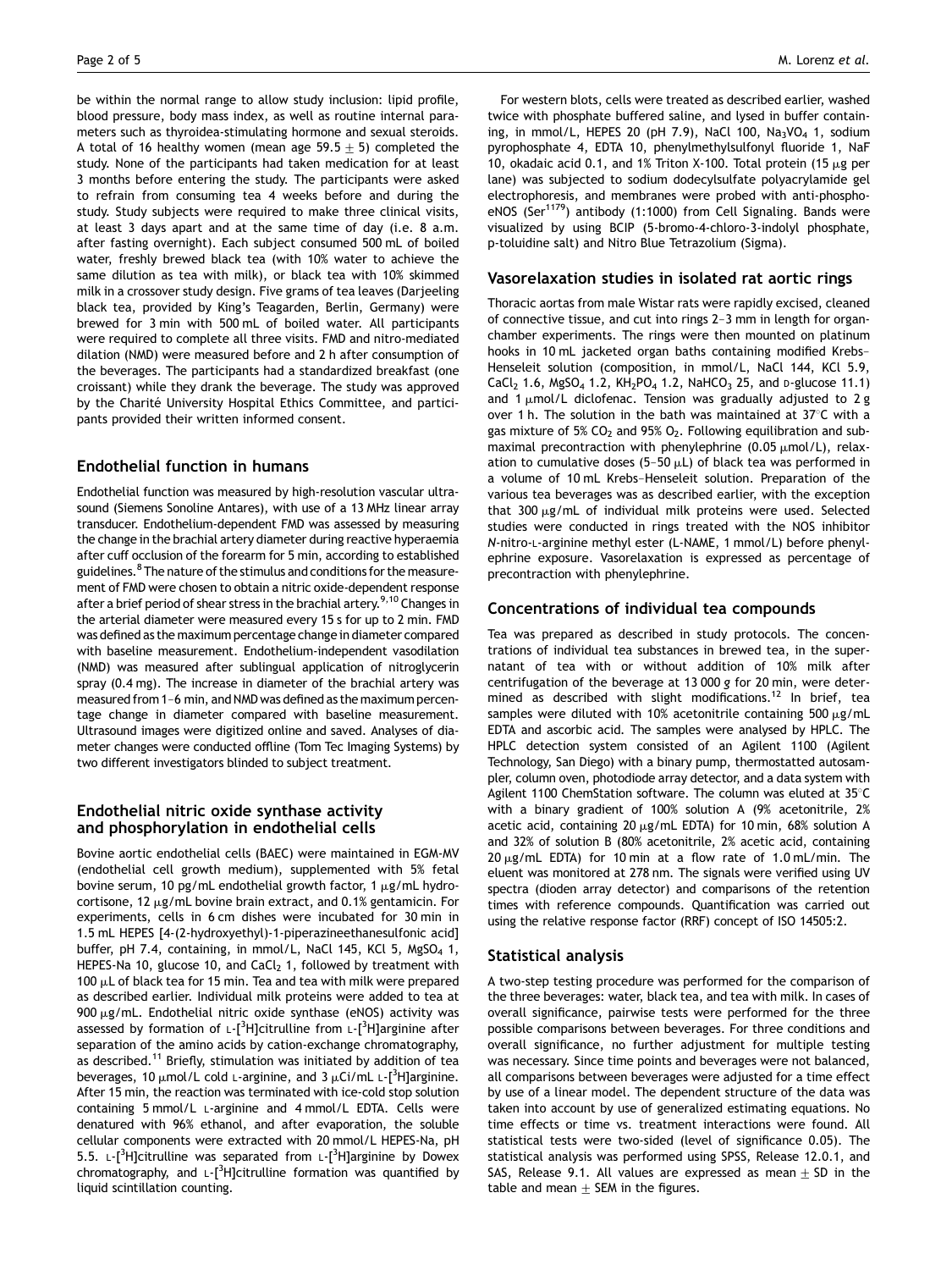## Results

### Endothelial function in human volunteers

Baseline characteristics of the study group are summarized in Table 1. Endothelial function was assessed by measuring FMD of the forearm brachial artery in 16 healthy females, before and 2 h after ingestion of 500 mL water (control), black tea alone, or black tea with 10% milk in a crossover study. Whereas tea significantly increased FMD compared with control, this effect was completely prevented by ingestion of tea with milk (Figure 1A). In contrast, endothelialindependent vasodilation (NMD) was not affected by addition of milk to tea (Figure 1B).

|                                                                                                                                               | <b>Table 1</b> Baseline characteristics of the study population           |  |  |  |  |  |
|-----------------------------------------------------------------------------------------------------------------------------------------------|---------------------------------------------------------------------------|--|--|--|--|--|
|                                                                                                                                               | Mean + SD $(n = 16)$                                                      |  |  |  |  |  |
| Age (years)<br>Height (cm)<br>Weight (kg)<br>Body mass index ( $kg/m2$ )<br>Diastolic blood pressure (mmHg)<br>Systolic blood pressure (mmHg) | $59.5 + 5$<br>$162 + 6$<br>$61 + 6$<br>$23 + 2$<br>$73 + 8$<br>$117 + 14$ |  |  |  |  |  |



Figure 1 Changes in FMD and NMD after consumption of tea with and without milk in humans. (A) A total of 16 volunteers consumed water, black tea, or black tea with 10% milk, and changes in FMD were measured. FMD significantly ( $P < 0.01$  compared with water) increased after consumption of black tea. Addition of milk to tea suppressed the vasodilatory effects of tea ( $P < 0.01$  compared with tea alone). (B) Beverages were consumed as in (A), and NMD was measured after sublingual application of nitroglycerin spray (0.4 mg). FMD and NMD were defined as the maximum percentage change in diameter compared with baseline measurement.

## Measuring of eNOS activity in endothelial cells

FMD is evoked by nitric oxide generated by eNOS during a short period of shear stress.<sup>13,14</sup> We therefore measured generation of nitric oxide in response to tea with or without milk in cell culture experiments. Tea increased eNOS activity to more than 400% in BAEC. Addition of 10% milk to tea completely eliminated the rise in eNOS activity (Figure 2, upper panel). To identify the milk compounds responsible for the inhibiting effects, we performed experiments with single milk proteins. The major proteins in milk are  $\alpha$ -casein (13 mg/mL),  $\beta$ -casein (9.3 mg/mL),  $\kappa$ -casein (3.3 mg/mL),  $\alpha$ -lactalbumin (1.2 mg/mL),  $\beta$ -lactoglobulin  $(3.2 \text{ mg/mL})$ , and serum albumin  $(0.4 \text{ mg/mL})$ .<sup>15</sup> Individual milk proteins were added to tea at 900  $\mu$ g/mL to avoid the influence of different amounts of protein per se. This amount corresponds to 9 mg/mL of protein concentration in the milk, after 10% of milk is added to tea. All three caseins blunted eNOS activity to an extent similar to milk, whereas equal amounts of bovine serum albumin (BSA),  $\alpha$ -lactalbumin, and  $\beta$ -lactoglobulin had little effects (Figure 2, upper panel). The activity of eNOS is regulated by phosphorylation of the enzyme.<sup>16</sup> Correspondingly, milk and single milk caseins blocked tea-induced eNOS phosphorylation at Ser<sup>1179</sup>, whereas the other three milk proteins were without effect (Figure 2, lower panel).

## Vasorelaxation in rat aortic rings

To extend these findings to a functional model, we determined vasodilation in isolated rat aortic rings. Addition of tea cumulatively relaxed precontracted rat aortic rings, which was prevented by the NOS-inhibitor L-NAME. Similarly, addition of 10% milk completely inhibited tea-induced relaxation (Figure 3A). In corroboration of our data in endothelial cells, addition of B-casein to tea



Figure 2 Effect of milk and individual milk proteins on tea-induced nitric oxide production in endothelial cells. Cells were treated for 15 min with the indicated beverages, and eNOS activity was measured (upper panel). Western blot showing the phosphorylation of eNOS (lower panel) was per-<br>formed with an antibody specific to the eNOS Ser<sup>1179</sup> phosphorylation site. The western blot is representative from three independent experiments.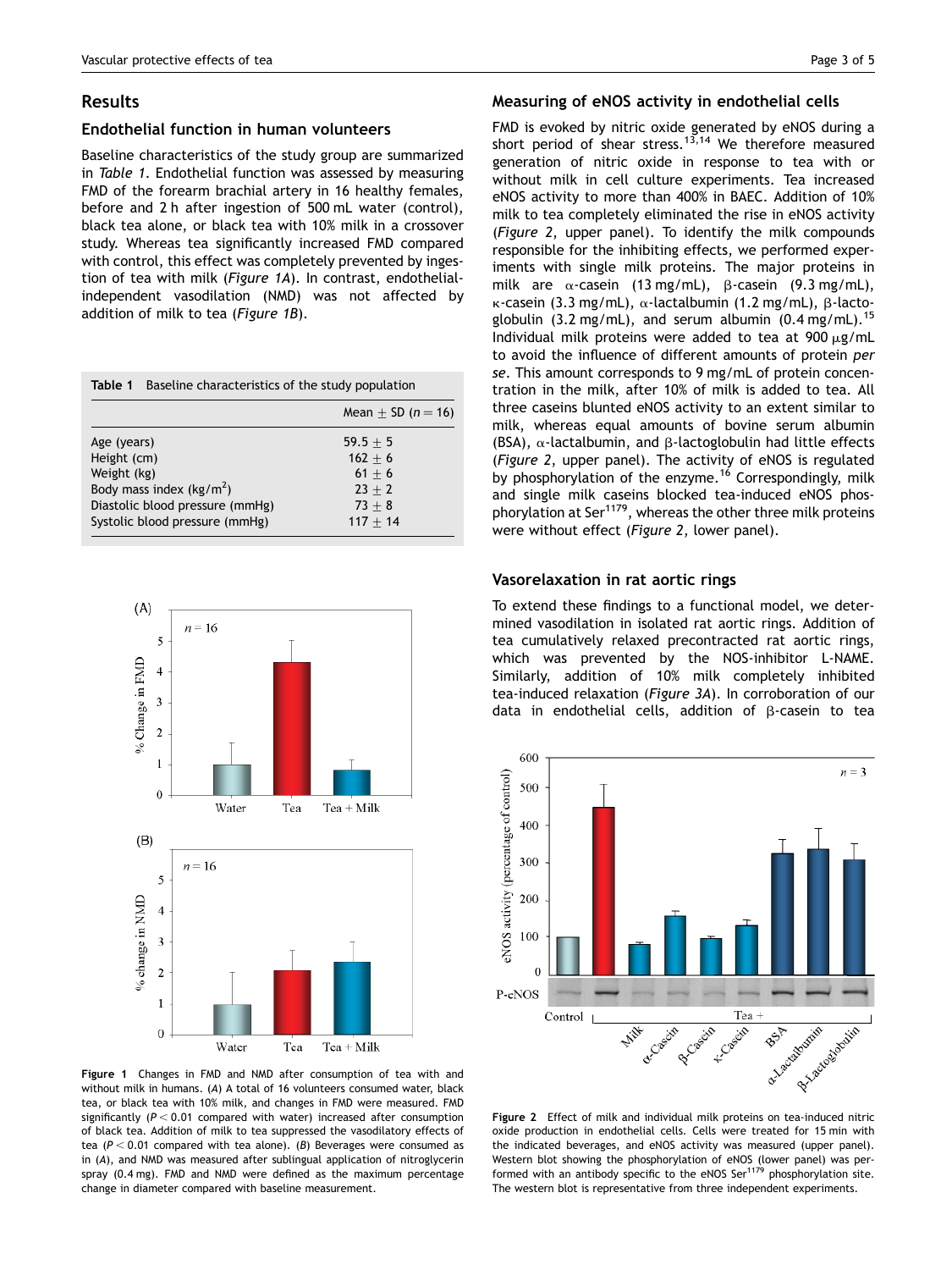inhibited relaxation of aortic rings, whereas BSA had little effect (Figure 3B).

## Interaction of milk with tea compounds

Tea polyphenols have been shown to interact with proteins.<sup>17</sup> In an attempt to elucidate the underlying mechanism for the diminished biological activities of tea after addition of milk, we measured the concentrations of various tea compounds, including the catechins, in our tea preparations. The concentrations of single tea compounds were determined before, and in the supernatants, after centrifugation of the tea beverages at 13 000 g for 20 min. Contents of individual tea compounds without addition of milk did not significantly change upon centrifugation. However, addition of 10% milk to tea selectively and



Figure 3 Tea-induced nitric oxide-dependent vasorelaxation in rat aortic rings after addition of milk and individual milk proteins to tea. (A) Precontracted rat aortic rings were treated with water (control), tea alone, or tea with 10% milk, and vasorelaxation was determined. L-NAME indicates NOS-inhibitor. Vasorelaxation is expressed as percent of contraction. (B) Rat aortic rings were treated with water (control), tea alone, tea with  $\beta$ -casein, or tea with BSA, and vasorelaxation was determined as in (A). Data are mean  $\pm$  SEM from the indicated numbers of experiments.

markedly decreased the concentrations of various catechins in tea, whereas the contents, for example, of caffeine, gallic acid, and others were not affected (Table 2).

## **Discussion**

The most striking finding of our study is that addition of milk to black tea completely prevents the biological activity of tea in terms of improvement of endothelial function. Our results thus provide a possible explanation for the lack of beneficial effects of tea on the risk of heart disease in the UK, where milk is usually added to tea.<sup>18</sup> To follow the common practice of drinking tea in the UK, we added 10% milk to our black tea preparations. The well-established health benefits of tea, as described by numerous studies, $1-3$  are mainly attributed to various flavonoids, especially catechins.<sup>19</sup> Previously, we have shown that the major catechin in tea, epigallocatechin-3-gallate (EGCG), induces eNOS activation in endothelial cells and leads to vasorelaxation in rat aortic rings.<sup>11</sup> In the present study, we found a particular, selective decrease in the concentrations of a number of catechins after centrifugation of freshly brewed tea with milk compared with tea without milk, which suggests complex formation between catechins and milk proteins. Concentrations of other tea compounds were not affected by addition of milk. It was previously reported that polyphenols can bind to proteins,  $20,21$ and interaction between flavanoids and proteins affects their antioxidant capacity in vitro.<sup>22</sup> There is some evidence that polyphenols possess a high binding affinity for proline-rich proteins such as caseins.<sup>23</sup> A very recent study demonstrated the non-covalent cross-linking of EGCG by caseins, emphasizing the interaction of tea catechins with milk caseins.<sup>24</sup>

Interactions of food-derived flavonoids with milk proteins may impede their physiological effects. An in vitro gastrointestinal model to simulate the conditions in the human digestive tract demonstrated that addition of milk to tea inhibited its antimutagenic activity.<sup>25</sup> Tea possesses strong antioxidant properties, in vitro and in vivo, that are affected by addition of milk.<sup>26,27</sup> In analogy, consumption of dark chocolate that contains epicatechin, but not milk chocolate or dark chocolate with extra milk, increased the antioxidant capacity of human blood plasma.<sup>28</sup> However, it should be noted that other studies failed to establish an effect of milk on antioxidant properties of tea. $29,30$  The reasons for these discrepant findings are largely unknown but may be attributed to different physiological/experimental endpoints (e.g. in vitro and in vivo, and assays for measurements of antioxidant activities).

In conclusion, milk may counteract the favourable health effects of tea on vascular function. The finding that the

|  | Table 2 Concentrations of tea ingredients ( $\mu$ mol/L) |  |  |
|--|----------------------------------------------------------|--|--|
|--|----------------------------------------------------------|--|--|

| $I$ a $U$ ic $L$<br>Concentrations or tea migredients (prinot/L) |    |     |             |          |    |     |            |             |  |  |  |
|------------------------------------------------------------------|----|-----|-------------|----------|----|-----|------------|-------------|--|--|--|
|                                                                  | тв | TG  | Gallic acid | Caffeine | ЕC | EGC | <b>ECG</b> | <b>EGCG</b> |  |  |  |
| Tea                                                              | 40 | 136 | 91          | 1034     | 50 | 70  | 116        | 324         |  |  |  |
| Tea centrifugation <sup>a</sup>                                  | 39 | 139 | 93          | 1035     | 40 | 52  | 117        | 322         |  |  |  |
| Tea + milk centrifugation <sup>a</sup>                           | 40 | 138 | 93          | 995      |    | 47  | 27         | 62          |  |  |  |

TB, theobromine; TG, theogallin; EC, epicatechin; EGC, epigallocatechin; ECG, epicatechin gallate; EGCG, epigallocatechin gallate. <sup>a</sup>Tea was centrifuged at 13 000 g for 20 min.